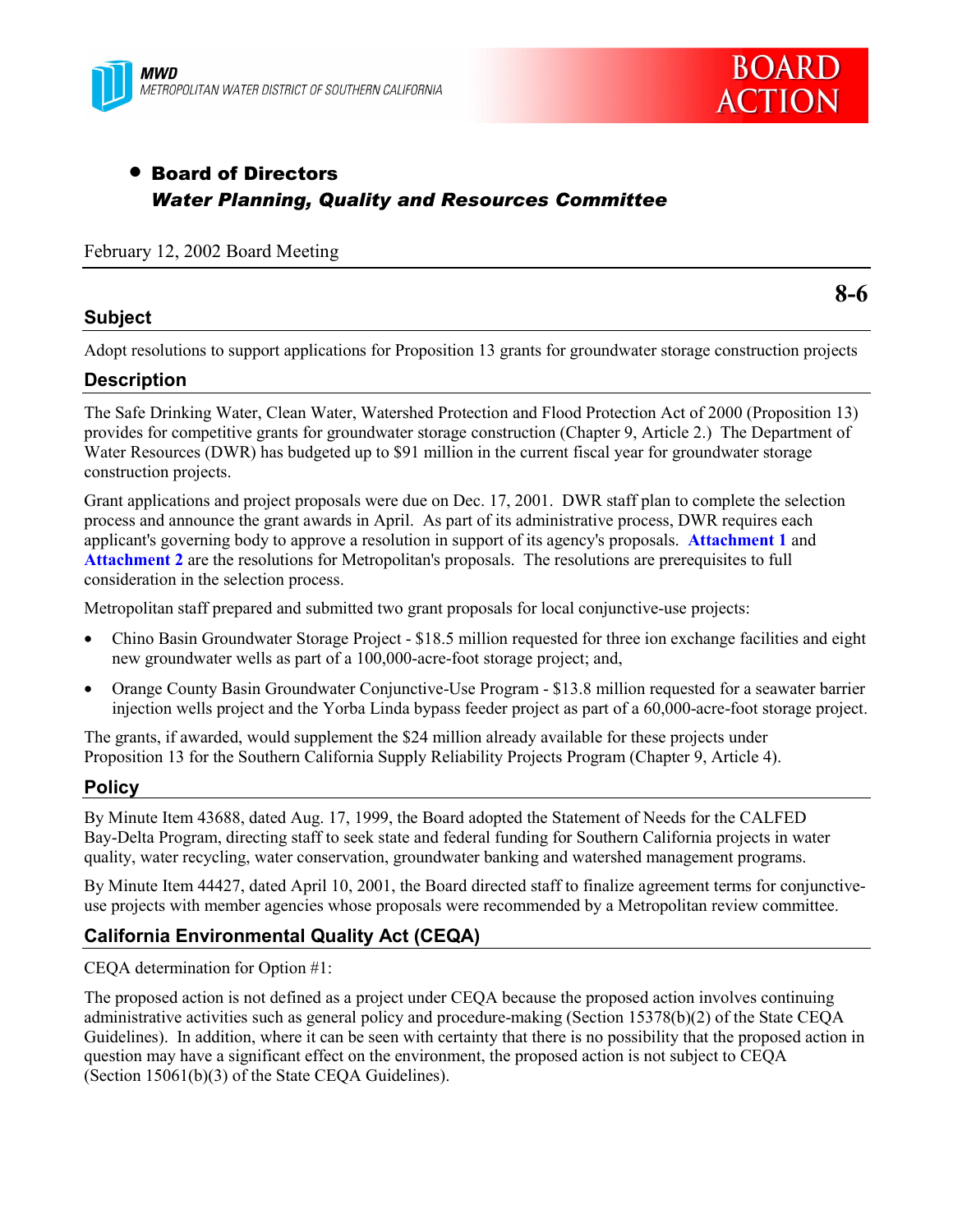The CEQA determination is: Determine that the proposed action is not subject to the provisions of CEQA per Sections 15378(b)(2) and 15061(b)(3) of the State CEQA Guidelines.

CEQA determination for Option #2:

None required.

### **Board Options/Fiscal Impacts**

#### **Option #1**

Adopt the CEQA determination and resolutions to support Metropolitan's grant applications. **Fiscal Impact:** Provide support for Metropolitan's applications for \$32.3 million in grant funding.

#### **Option #2**

Do not adopt resolution in support of the grant applications. **Fiscal Impact:** Could delay or impede Metropolitan's applications for \$32.3 million in grant funding.

### **Staff Recommendation**

Option #1

1/14/2002 *Stephen N. Arakawa Date*

*Manager, Water Resource Management*

tx

1/20/2002

*Ronald R. Gastelum Chief Executive Officer* *Date*

### **Attachment 1 - Resolution for Chino Basin Groundwater Storage Project**

# **Attachment 2 - Resolution for Orange County Basin Groundwater Conjunctive-Use Program**

BLA #1429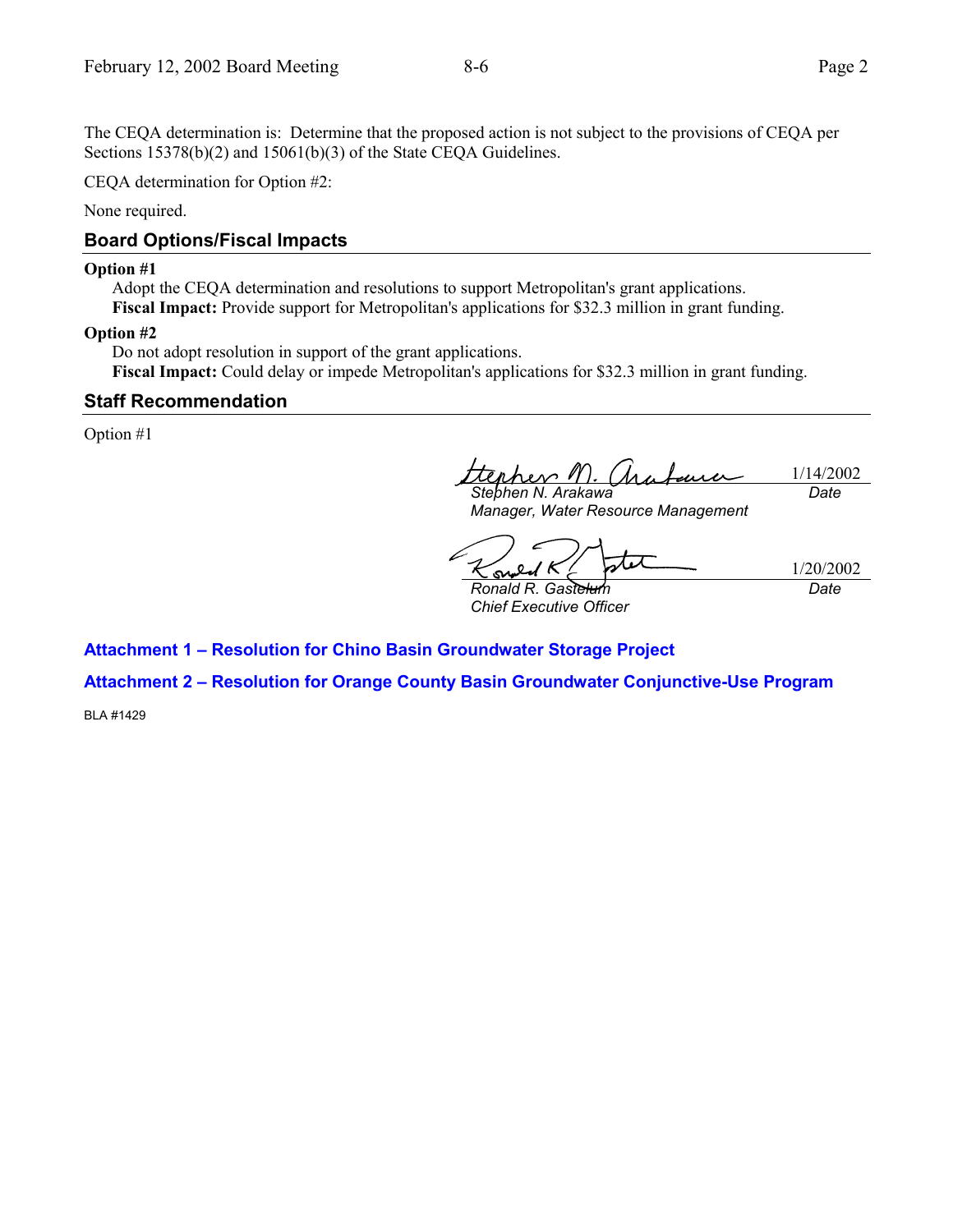## **RESOLUTION\_\_\_\_**

### **RESOLUTION OF THE BOARD OF DIRECTORS OF THE METROPOLITAN WATER DISTRICT OF SOUTHERN CALIFORNIA REQUESTING FUNDING PURSUANT TO SAFE DRINKING WATER, CLEAN WATER, WATERSHED PROTECTION AND FLOOD PROTECTION ACT (PROPOSITION 13, CHAPTER 9, ARTICLE 2) FOR CHINO BASIN GROUNDWATER STORAGE PROJECT**

RESOLVED by the Board of Directors of The Metropolitan Water District of Southern California that pursuant and subject to all of the terms and provisions of the Safe Drinking Water, Clean Water, Watershed Protection, and Flood Protection Act, and amendments thereto, application by Metropolitan be made to the California Department of Water Resources to obtain a grant for a groundwater storage project (Chapter 9, Article 2).

The Chief Executive Officer of The Metropolitan Water District of Southern California is hereby authorized and directed to prepare the necessary data, make investigations, sign, and file such application with the California Department of Water Resources.

BE IT FURTHER RESOLVED that the Executive Secretary is hereby directed to file forthwith certified copies of this resolution with the Department of Water Resources.

I HEREBY CERTIFY that the foregoing is a full, true, and correct copy of a resolution adopted by the Board of Directors of The Metropolitan Water District of Southern California at its regular meeting held February 12, 2002.

> Executive Secretary The Metropolitan Water District of Southern California